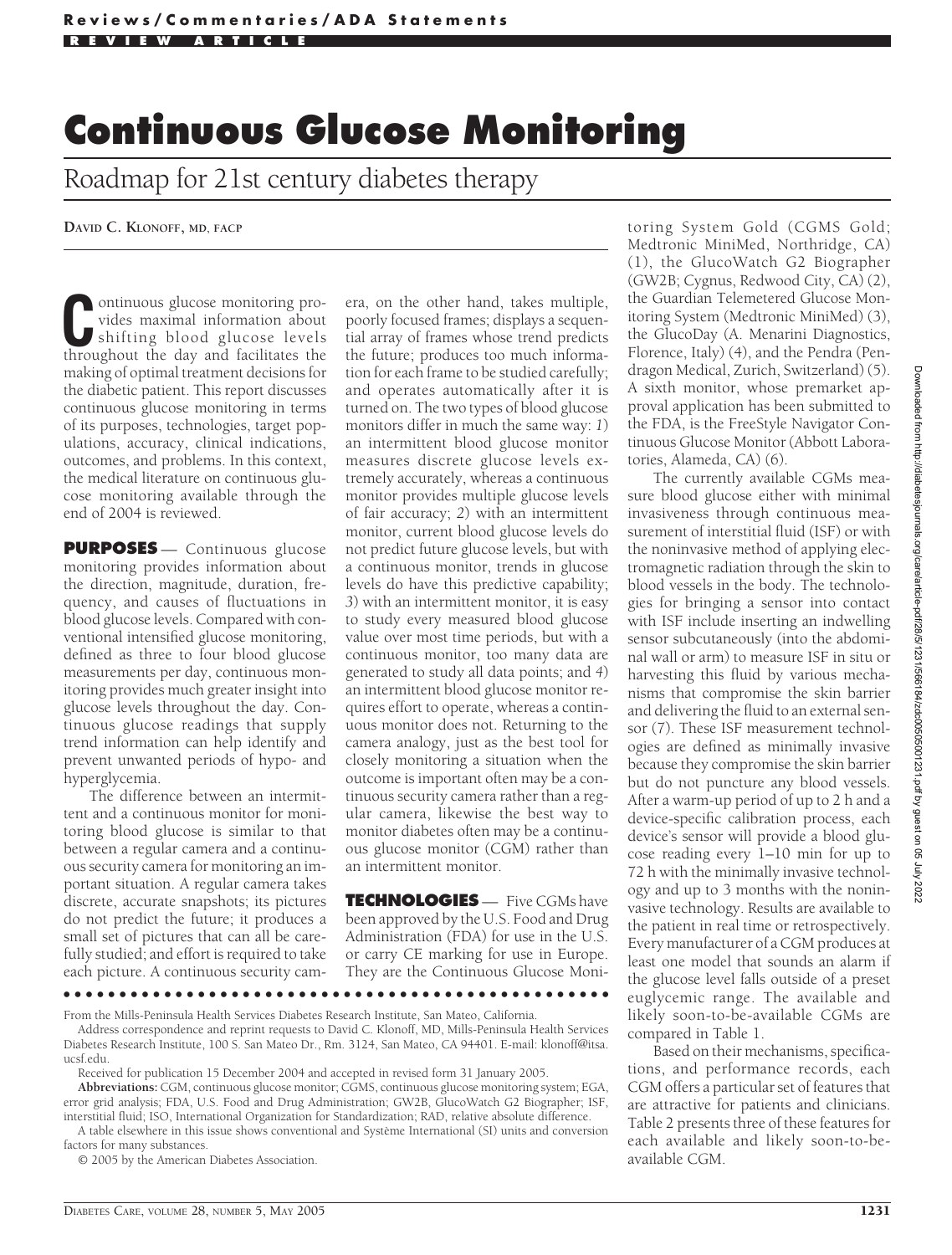| roduct                                                      | approved<br>FDA | marked | or marked<br>approved<br>Year first | Sensor type                      | Sensor mechanism                                      | Sensor location                                                     | Sensor Calibrations |               | Time of blood<br>warmup per lifetime Sensor Frequency of glucose data<br>(h) of sensor lifespan (h) testing (min) display | Alarm         |
|-------------------------------------------------------------|-----------------|--------|-------------------------------------|----------------------------------|-------------------------------------------------------|---------------------------------------------------------------------|---------------------|---------------|---------------------------------------------------------------------------------------------------------------------------|---------------|
| Monitoring System<br>Gold<br>Continuous Glucose             | Yes             | Yes    |                                     |                                  |                                                       | 1999 Minimally invasive Enzyme-tipped catheter Subcutaneous abdomen |                     |               | Retrospective                                                                                                             | $\frac{1}{2}$ |
| GlucoWatch G2<br>Biographer                                 | Yes             | Yes    | 2001                                |                                  | Minimally invasive Reverse iontophoresis              | External on arm or<br>forearm                                       |                     | $\frac{3}{2}$ | Real time                                                                                                                 | Yes           |
| Guardian Telemetered<br>Monitoring System<br>Glucose        | Yes             | Yes    | 2004                                | Minim                            | ally invasive Enzyme-tipped catheter Subcutaneous arm |                                                                     |                     |               | Retrospective                                                                                                             | Yes           |
| GlucoDay                                                    | ž               | Yes    | 2001                                | Minimally invasive Microdialysis |                                                       | Subcutaneous abdomen                                                |                     | 48            | retrospective<br>Real time or                                                                                             | Yes           |
| endra                                                       | ż               | Yes    | 2004                                | Noninvasive                      | spectroscopy<br>Impedance                             | External on wrist                                                   | $\overline{20}$     | 3 months      | Real time                                                                                                                 | Yes           |
| FreeStyle Navigator<br><b>Glucose Monitor</b><br>Continuous | ż               | ż      |                                     | Minim                            | ally invasive Enzyme-tipped catheter Subcutaneous arm |                                                                     |                     |               | Real time                                                                                                                 | Yes           |

Invasive indwelling intravascular sensors that measure blood glucose directly are also under development for monitoring hospitalized patients. Prolonged use of such devices might cause vascular damage or infection. No articles have been published on their performance.

**TARGET POPULATIONS** —Proper patient selection will ensure safe use of CGMs. Patients should be motivated to participate in their diabetes care, informed about diabetes, and mechanically adept. These characteristics are even more necessary for real-time than for retrospective monitors. Currently available CGMs require up to four finger-stick (not alternate site) blood glucose measurements per day for calibration. The ideal time to calibrate is either after fasting or at least 3 h postprandially, but not right after exercise or when the blood glucose level is likely to be rising or falling. Without such calibration, continuous readings may be inaccurate. Currently available CGMs that provide real-time readings should not be used to make therapeutic decisions, such as whether to dose insulin or eat, because they are not sufficiently accurate. Instead, an abnormal reading should prompt a finger-stick blood glucose measurement whose value can be acted upon. Patients require a thorough training program to calibrate and operate a CGM. Furthermore, patients using realtime CGMs require extensive diabetes education to make safe and effective therapeutic decisions. In particular, they must know the duration of their boluses of insulin to avoid repeatedly and excessively injecting themselves with unnecessary extra doses of insulin over a short duration for hyperglycemia that does not immediately respond to the first insulin dose.

The second-generation CGMS Gold and its first-generation predecessor, CGMS, together have been studied in the greatest number of articles about continuous glucose monitoring in the medical literature. A CGM can be used to evaluate 24-h blood glucose profiles in diabetic patients who are receiving glucose-lowering drugs. Using Medtronic MiniMed's CGMS, Levetan et al. (8) and Abrahamian et al. (9) quantified the effect of pramlintide and nateglinide on blood glucose, respectively.

**Table 1—**

Specifications of available and likely soon-to-be-available products for continuous glucose monitoring

Table 1—Specifications of available and likely soon-to-be-available products for continuous glucose monitoring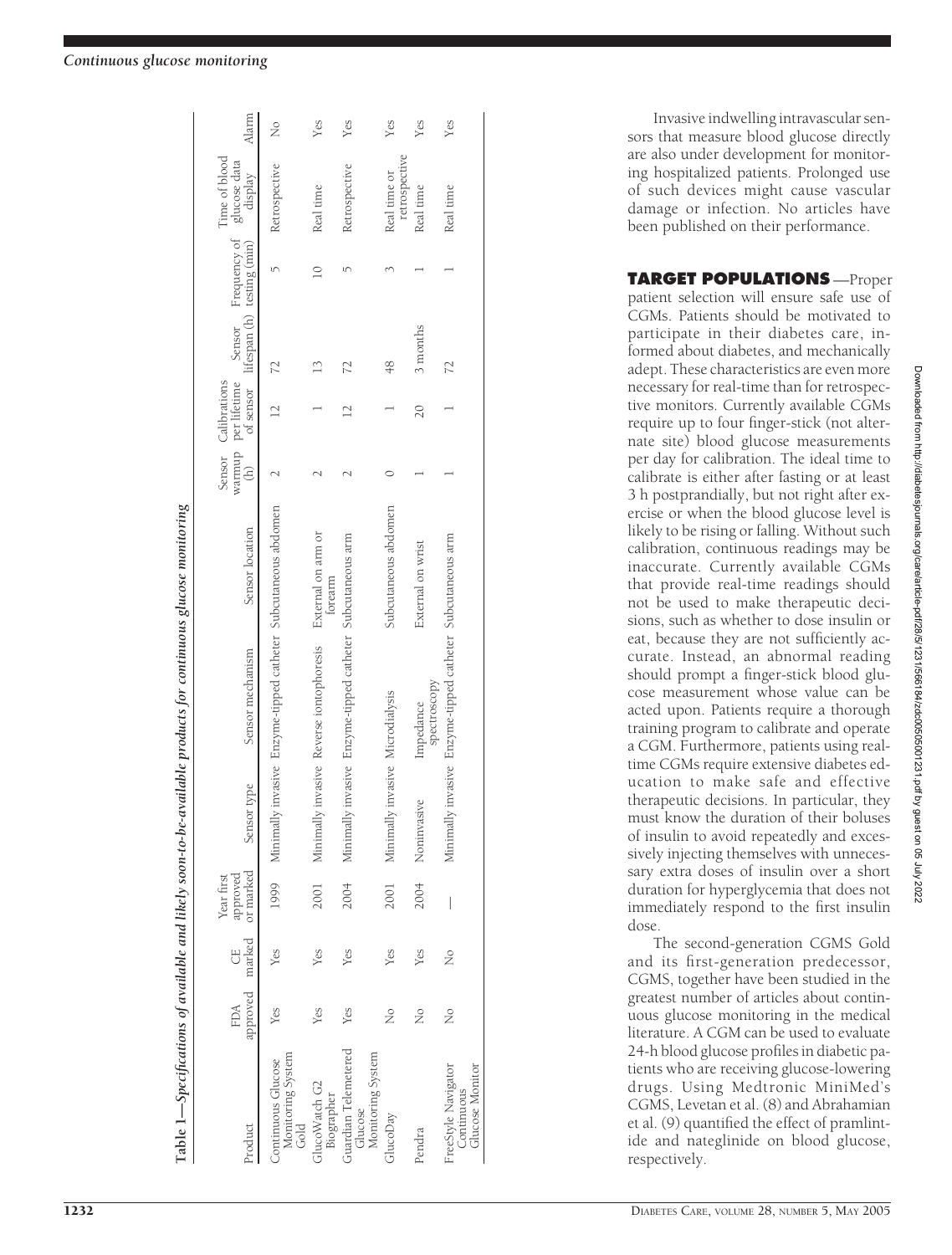**Table 2—***Attractive features of available and likely soon-to-be-available continuous glucose monitors*

| Model                                | Features                                                    |
|--------------------------------------|-------------------------------------------------------------|
| Continuous Glucose Monitoring System | Long sensor life                                            |
| Gold                                 | Avoids arm implantation                                     |
|                                      | First product on the market and used in the<br>most studies |
| GlucoWatch G2 Biographer             | Needle-free                                                 |
|                                      | Real-time readings                                          |
|                                      | Alarm for out-of-range values                               |
| Guardian Telemetered Glucose         | Long sensor life                                            |
| Monitoring System                    | Alarm for out-of-range values                               |
|                                      | Avoids arm implantation                                     |
| GlucoDay                             | Real-time readings                                          |
|                                      | Infrequent calibrations                                     |
|                                      | Choice of retrospective or real-time data                   |
| Pendra                               | <b>Noninvasive</b>                                          |
|                                      | No skin irritation                                          |
|                                      | Measures glucose in blood and not in                        |
|                                      | interstitial fluid                                          |
| FreeStyle Navigator Continuous       | Long sensor life                                            |
| Glucose Monitor                      | Alarm for out-of-range values                               |
|                                      | Avoids abdominal wall implantation                          |

**ACCURACY** — A real-time CGM can be programmed to sound an alarm for readings below or above a target range (10). The most important use of an alarm is to detect unsuspected hypoglycemia (such as during sleep) so that glucose can be administered to prevent brain damage. There is a trade-off between an alarm's sensitivity and specificity. In general, if the alarm is set to sound at a lower level than the hypoglycemic threshold, then the specificity will be good but the sensitivity may be poor. If the alarm is set to sound at a glucose level higher than the hypoglycemic threshold, then the sensitivity will be good but the specificity may be poor. The greater accuracy a continuous monitor can provide, the less of a trade-off is necessary (11).

The Diabetes Research in Children Network (DirecNet) is a U.S. network of five clinical centers and a coordinating center dedicated to researching glucose monitoring technology in children with type 1 diabetes (12). The network's investigators, the DirecNet Study Group, assessed the accuracy of the first- and second-generation CGMS and the GW2B in children with type 1 diabetes in concurrently published studies (13,14). The second-generation CGMS Gold, compared with the first-generation CGMS, had a lower median relative absolute dif-

ference (RAD) between CGMS glucose and reference serum glucose paired values (11 and 19%, respectively) (13). For the GW2B, the median RAD between GW2B glucose and reference serum glucose paired values was 16% (14). Similar RAD values of 21% have been reported for the first-generation CGMS by Kubiak et al. (15). RAD values of 12.8% (16) and 12.8–15.7% (17) have been reported for the second-generation CGMS Gold system by Goldberg et al. (16) and Guerci et al. (17), respectively.

Djakoure-Platonoff et al. (18) evaluated CGMS accuracy in 53 type 1 diabetic inpatients and outpatients who wore a CGMS for 3–6 days. The mean absolute differences between sensor and blood glucose meter values were 25–34 mg/dl.

Maran et al. (4), using the GlucoDay CGM, observed that for a mixed type 1/type 2 diabetic population, the percent bias between the GlucoDay and venous blood levels was  $-2.0\%$  in the hypoglycemic range (<70 mg/dl), 6.9% in the euglycemic range (70–180 mg/dl), and 11.2% in the hyperglycemic range  $(>180$ mg/dl). Poscia and colleagues found the GlucoDay RAD to be 20% in rabbits (19) and 15% in a mixed type 1/type 2 diabetic population (20).

Bode et al. (3) evaluated the performance of the Guardian Continuous Monitoring System (Medtronic MiniMed) and whether using real-time alarms reduced hypo- and hyperglycemic excursions in a type 1 diabetic population. The mean absolute relative error between home blood glucose meter readings and sensor values was 21.3% (median 7.3%); further, on average the Guardian read 12.8 mg/dl below the concurrent home blood glucose meter readings. The hypoglycemia alert was able to distinguish glucose values  $\leq 70$ mg/dl with 67% sensitivity, 90% specificity, and 47% false alerts. The hyperglycemia alert showed a similar ability, detecting values  $\geq$ 250 mg/dl with 63% sensitivity, 97% specificity, and 19% false alerts. The alerts resulted in a significant  $(P = 0.03)$  reduction in the duration of hypoglycemic excursions and a marginally significant  $(P = 0.07)$  increase in the frequency of hyperglycemic excursions.

The DirecNet Study Group (21) found the CGMS Gold system, which is the second generation of CGMS technology, as well as the GW2B, which is the second generation of GlucoWatch technology, to have inversely proportional sensitivity and specificity rates during hypoglycemia in children and adolescents with type 1 diabetes. A series of alarm settings were selected for a reference blood glucose of 60 mg/dl. For CGMS Gold, the settings with sensitivity and specificity were 60 mg/dl, 49 and 42%; 80 mg/dl, 84 and 36%; 100 mg/dl, 100 and 25%; and 120 mg/dl, 100 and 16%. With the GW2B, the settings were 60 mg/dl, 23 and 49%; 80 mg/dl, 59 and 33%; 100 mg/dl, 84 and 20%; and 120 mg/dl, 92 and 15%. The authors concluded, "These data show that the GW2B and the CGMS do not reliably detect hypoglycemia. Both of these devices perform better at higher glucose levels, suggesting that they may be more useful in reducing  $HbA_{1c}$  levels than in detecting hypoglycemia" (21).

Tsalikian et al. (22) observed the sensitivity and specificity of the hypoglycemic alarm and the down alert alarm on the GW2B in 89 children and adolescents with type 1 diabetes. The "down alert" alarm is triggered when extrapolation of the current glucose trend anticipates that hypoglycemia will occur within the next 20 min. Overnight sensitivity was 23% with the hypoglycemia alarm alone and 77% when combined with the down alert alarm. For the hypoglycemia alarm alone, the false-positive rate was 16%, but for the two alarm types combined, the false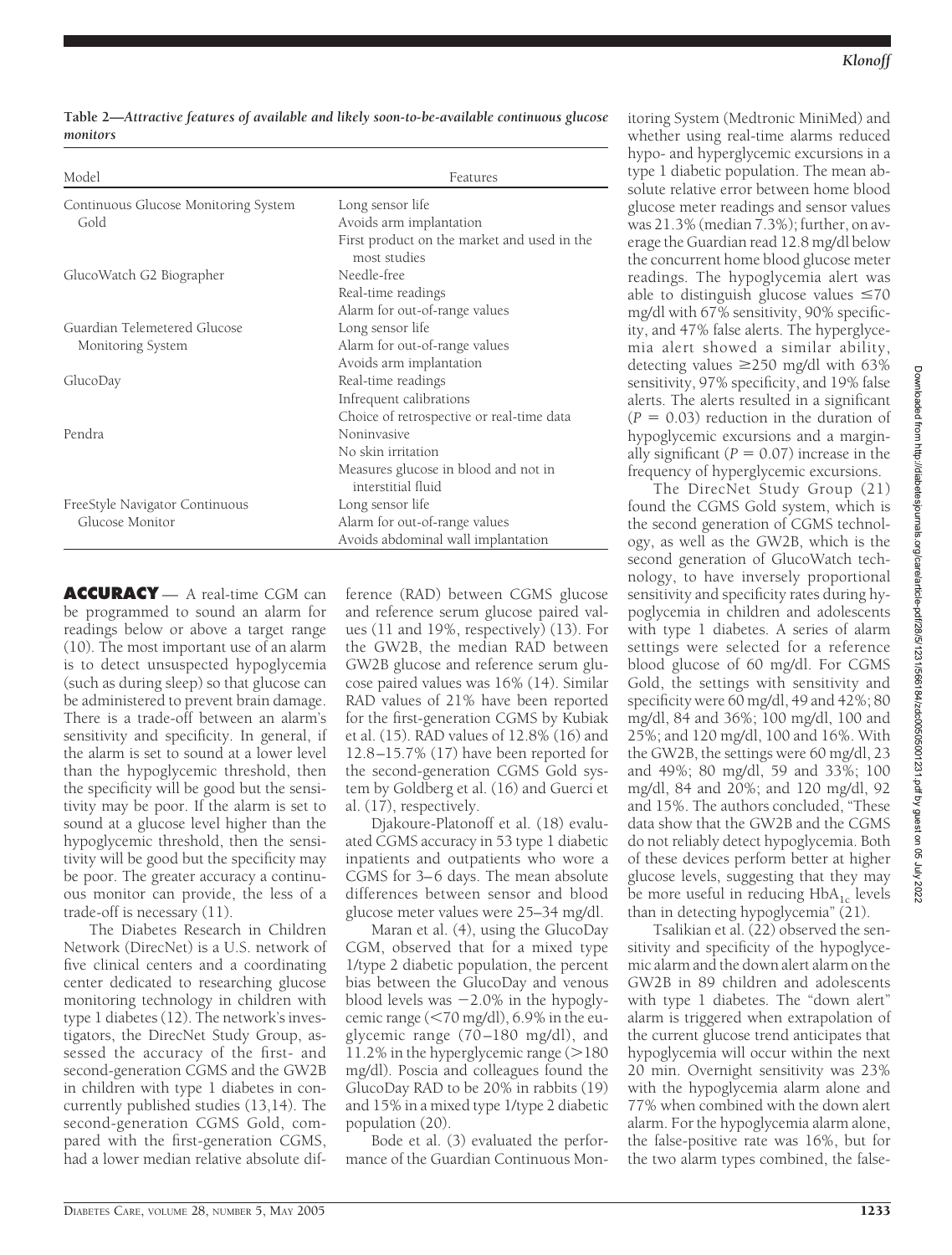positive rate increased to 62%. The down alert alarm improved the sensitivity of the GW2B to detect hypoglycemia but resulted in a large increase in the false alarm rate.

Conrad et al. (23) evaluated the sensitivity and specificity of the CGMS for reference capillary blood glucose levels -60 mg/dl in five children and infants with hypoglycemic disorders. They reported a sensitivity of 65%, a specificity of 91%, and a false-positive rate of 43%.

The International Organization for Standardization (ISO) standards for accuracy of point blood glucose tests require that a sensor blood glucose value be within 15 mg/dl of reference for a reference value  $\leq$ 75 mg/dl and within 20% of reference for a reference value  $>75$  mg/ dl. Sensor accuracy by this definition is expressed as the percentage of data pairs meeting these requirements (24). The DirecNet group found that for hypoglycemic blood glucose levels (determined by a reference blood glucose monitor, the OneTouch Ultra), the CGMS Gold met the ISO standards in only 48% of readings and the GW2B met these standards in only 32% of readings (13,14). The percentage of data points attaining ISO accuracy standards climbed as the blood glucose level rose, topping out for the highest segment of reference blood glucose levels (i.e., blood glucose values ≥240 mg/dl). In this glycemic category, the CGMS Gold and GW2B, respectively, met ISO accuracy for 81 and 67% of data points (13,14). In a separate series of 15 healthy nondiabetic children undergoing continuous glucose monitoring over 24 h, the DirecNet Group reported that the median absolute difference in concentrations for the GW2B was 13 mg/dl and for the CGMS was 17 mg/dl. Furthermore, 30% of the values from the GW2B and 42% of the values from the CGMS deviated by 20 mg/dl from the reference value (25).

The DirecNet investigators also noted that the second-generation CGMS (CGMS Gold) devices that they tested performed better than first-generation CGMS devices (21). The secondgeneration algorithm had previously been reported to be more useful for avoiding false hypoglycemic and hyperglycemic readings in nondiabetic children, whereas both algorithms gave similar results in diabetic children (26). The overreading of nocturnal hypoglycemia with the firstgeneration CGMS devices had been sus-

pected because of both a high incidence of asymptomatic nocturnal hypoglycemia reported by the CGMS (without simultaneous blood glucose monitor readings) in children with type 1 diabetes (27–29) and documented spurious hypoglycemic readings (30,31). The sensor malfunction rate of 18–28% (31–33) in the firstgeneration CGMS sensors has been improved in the second-generation CGMS Gold system; a malfunction rate of 17– 18% has been reported in two series of CGMS Gold users (16–17).

Kovatchev et al. (34) have proposed a continuous glucose error grid analysis (EGA) system for analyzing the performance of CGMs. This tool is an updated version of the EGA that was developed to assess the performance of intermittent blood glucose monitors (35). The continuous glucose EGA combines a point-EGA (p-EGA; corrected for time lags between fluctuations in ISF and blood during dynamic fluctuations in circulating glucose levels) with a rate EGA (r-EGA). The continuous glucose EGA classifies readings of combined p-EGA and r-EGA as "accurate," "benign," or "erroneous." The use of r-EGA fine-tunes the assessment of accuracy compared with the use of p-EGA only. The continuous glucose EGA can judge the performance of a CGM separately at low, normal, and high blood glucose levels.

The mean blood glucose level measured by a CGMS over 72 h correlates, to some extent, with a patient's  $HbA_{1c}$  level, which reflects the mean blood glucose level over the previous 1–4 months (36). A correlation between mean sensor glucose value, determined by CGMS, and the HbA<sub>1c</sub> value has been observed to be  $r =$  $0.53 (P = 0.002) (37)$  and  $r = 0.59 (P =$ 0.002) (38).

**CLINICAL INDICATIONS** — Situations that require detailed information about blood glucose fluctuations that only continuous monitoring can provide include when adjusting therapy, quantifying the response in a trial of a diabetes therapy, assessing the impact of lifestyle modifications on glycemic control, monitoring conditions where tighter control without hypoglycemia is sought (e.g., gestational diabetes, pediatric diabetes, in the intensive care unit), diagnosing and then preventing hypoglycemia (e.g., during sleep, with hypoglycemia unawareness), and diagnosing and preventing postprandial hypoglycemia. The most important use of continuous blood glucose monitoring is to facilitate adjustments in therapy to improve control. Specific therapeutic adjustments include changing from regular to a synthetic ultrashortacting insulin analog at mealtime, changing from NPH to a synthetic ultralongacting insulin once or twice per day, increasing or decreasing the mealtime insulin bolus dosage, increasing or decreasing the basal insulin rate, altering the treatment of intermittent hypoglycemia or hyperglycemia, changing the insulinto-glucose correction algorithm for premeal hyperglycemia, changing the insulin-to-carbohydrate ratio at mealtime, changing the method for counting carbohydrates, changing the carbohydrate composition of the diet, changing the discount in short-acting insulin dosage for exercise, changing the nighttime regimen because of the dawn phenomenon, changing the target preprandial or postprandial blood glucose values, or before referring a patient for psychological counseling to improve adherence to the treatment regimen.

The most frequent therapy adjustment by Sabbah et al. (39) (out of eight adjustments) was to increase the mealtime bolus dosage. The most frequent therapy adjustment by Kaufman et al. (40) (out of nine adjustments) was to modify the type of basal long-acting insulin.

**OUTCOMES** — Of five randomized controlled studies of CGM technologies that have used  $HbA_{1c}$  as a surrogate marker for morbidity and mortality related to diabetes (27,41–44), four evaluated the CGMS (27,42–44) and one evaluated the GW2B (41). In each study, the use of continuous glucose monitoring compared with standard monitoring was associated with improved mean  $HbA_{1c}$ levels.

Chase et al. (27) in 2001 reported a 1-month randomized, controlled pilot trial of the CGMS in 11 children as a supplement to standard capillary blood glucose monitoring to improve  $HbA_{1c}$ . The CGMS group experienced a statistically significant decrease in mean  $HbA_{1c}$  of  $0.36\%$  ( $P < 0.01$ ), whereas the control subjects experienced a nonsignificant decrease in  $HbA_{1c}$  of 0.2%. The difference between changes in the two groups was 0.16%, which is not a very important difference in such a small study. At 3 months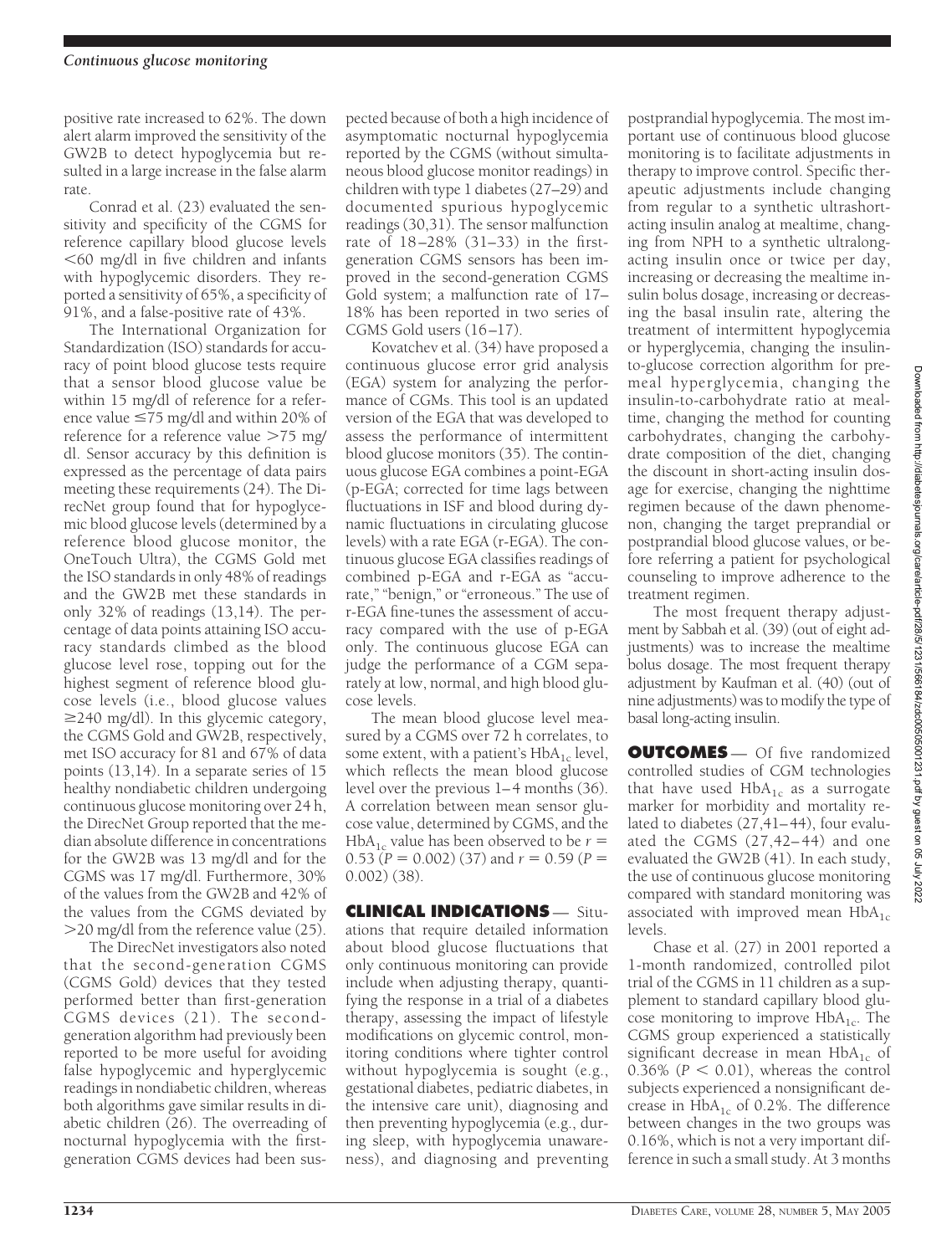(2 months postintervention), four of the five children who used the CGMS continued to have lower (but no longer significantly lower)  $HbA_{1c}$  values in comparison with their initial values (mean decrease for the group of five CGMS users  $=$ 1.04%;  $P = 0.07$ ); three of the six control participants also had lower  $HbA_{1c}$  values at 3 months (mean decrease for the group of six control subjects  $= 0.62\%$ ).

In a 2003 study, Chase et al. (41) reported that compared with standard therapy, the GlucoWatch Biographer significantly improved glucose control. They randomly assigned 40 children to diabetes management with or without the GlucoWatch Biographer. Both groups performed conventional blood glucose monitoring four times per day. Subjects in the Biographer group used the Biographer for 3 months (intervention phase) and were then followed for an additional 6 months (observational phase). Biographer wearers were asked to check their blood glucose reading if the Biographer glucose reading was  $\leq 70$  or  $\geq 300$  mg/dl. After 3 months,  $HbA_{1c}$  values improved from 8.9 at baseline to 8.4% in Biographer users and worsened from 8.6 to 9.0% in control subjects. The difference between Biographer users and control subjects  $(8.4 \text{ vs. } 9.0\%; P < 0.05)$  at 3 months was statistically significant. During the observation phase following the intervention phase, the  $HbA_{1c}$  in the Biographer group remained lower than in the control group (at months 6 and 9 of the study), but the differences were no longer statistically significant.

Chico et al. (42) in 2003 reported on the results of a 3-month randomized, controlled trial of 75 type 1 diabetic subjects who were treated with the CGMS (40 subjects in the treatment group) or intensive capillary glucose measurement (35 subjects in the control group) (42).  $HbA_{1c}$ concentrations decreased significantly in both the CGMS (from 8.3 to 7.5%;  $P <$ 0.01) and the control (from 8.0 to 7.5%;  $P < 0.01$ ) groups. However, the CGMS did not result in statistically better outcomes compared with capillary glucose measurements.

In 2003, Ludvigsson and Hanas (43) reported on the results of a controlled, crossover trial comparing the effect of using a CGMS or seven-point glucose profiles on  $HbA_{1c}$ . During the open arm of the trial, the 27 type 1 diabetic subjects wore the CGMS for 3 days every 2 weeks

for 3 months, and during the blinded (to CGMS data) arm, the subjects checked seven-point glucose profiles every week for 3 months. At 3 months, the two study arms were crossed over. The  $HbA_{1c}$  levels decreased significantly in the open arm using the CGMS (from 7.70 to 7.31%;  $P = 0.013$ , but not in the blinded arm (7.75 to 7.65%; NS); the difference between study arms was significant (7.31 vs.  $7.65\%; P = 0.011$ ).

In 2004, Tanenberg et al. (44) reported on a 12-week trial comparing CGMS with standard glucose monitoring in 128 insulin-treated diabetic subjects. In both groups, the  $HbA_{1c}$  levels decreased significantly compared with baseline values, but there was a nonsignificant improvement in  $HbA_{1c}$  outcomes in the CGMS group compared with the standard monitoring group.  $HbA_{1c}$  levels decreased by 0.8% in the CGMS group and 0.7% in the standard group ( $P = 0.70$ ). The CGMS group, however, had a significantly shorter mean duration of hypoglycemic events (sensor glucose  $\leq 60$  mg/dl) at week 12 of the study (49 vs. 81 min;  $P = 0.009$ .

An additional five nonrandomized, uncontrolled trials of continuous glucose monitoring have demonstrated a statistically significant improvement in  $HbA_{1c}$ using this technology in addition to usual capillary blood glucose monitoring (37,40,45–47). The studies are discussed below.

In 1999, Bode et al. (45) reported the first pilot study of the clinical performance of the CGMS in an uncontrolled, nonrandomized trial of nine type 1 diabetic subjects. After a pair of 1-week courses of monitoring followed by therapeutic adjustments based on CGMS readings, mean  $HbA_{1c}$  levels fell from 9.9 at baseline to  $8.8\%$  ( $P = 0.0006$ ) within 5 weeks of the trial's commencement. The improved  $HbA_{1c}$  levels were sustained: 10 weeks into the study, the mean  $HbA_{1c}$ of this population had further declined to  $8.6\%$  ( $P = 0.019$ ) (48).

Kaufman et al. (40) reported in 2001 on an uncontrolled, nonrandomized study of the effect on  $HbA_{1c}$  of a single 72-h course of CGMS monitoring in a cohort of 47 pediatric subjects. The continuous information was used to alter therapy. Mean  $HbA_{1c}$  levels fell from 8.6 to 8.4 and 8.3% (both paired Student's *t* test,  $P \leq 0.03$ ) 3 and 6 months, respectively, after the course of CGMS compared with at the time of placement.

Schiaffini et al. (46) reported in 2002 the findings of a study in which the CGMS was applied on two occasions 6 weeks apart for 72 h per each application. The study was initially conducted on 27 type 1 diabetic children, all of whom received an initial course of CGMS monitoring and 18 of whom elected to continue in the 6-week study to receive therapy adjustments and a second course of CGMS monitoring upon completion of the study. All continuing subjects selfmonitored capillary blood glucose levels 4–5 times daily. Insulin therapy was adjusted based on the initial CGMS results and subsequent spot capillary glucose levels. Of the 18 subjects who fully participated in the study, compared with the single CGMS cohort, there was a significant fall in mean serum fructosamine levels from 349 to 330  $\mu$ mol/l (*P* < 0.05). Study participants completing the study also experienced a decreased number of hypoglycemic events per 72 h compared with the incidence rate among baseline measurements of those not completing the study (2.5 vs. 3.9 episodes per 72 h;  $P < 0.05$ ).

In 2002, Salardi et al. (37) reported on a study of the prolonged effects of a 72-h course of CGMS monitoring in a nonrandomized, uncontrolled trial with 28 type 1 diabetic subjects. The subjects'  $HbA_{1c}$  was lower by 0.40 and 0.43% 3 and 6 months, respectively, after the course of CGMS monitoring compared with baseline levels (37).

In 2003, Schaepelynck-Belicar et al. (47) reported the findings of a nonrandomized, uncontrolled trial of a 72-h course of CGMS monitoring. Continuous data were used to determine rational adjustments in insulin therapy in 12 type 1 diabetic subjects. Changes involved alterations of the dosage in three subjects, insulin type in seven subjects, the number of daily injections in five subjects, and the delivery technology (from insulin injection to pump therapy) in one subject. Reassessment 2 months later demonstrated a significant reduction of glycemic excursions in eight subjects and a decrease in the mean  $HbA_{1c}$  from 10.3 to 8.75% (*P*  $\lt$ 0.05). The calculated low blood glucose index increased, but not significantly (49).

Continuous glucose monitoring technology has been used as an educational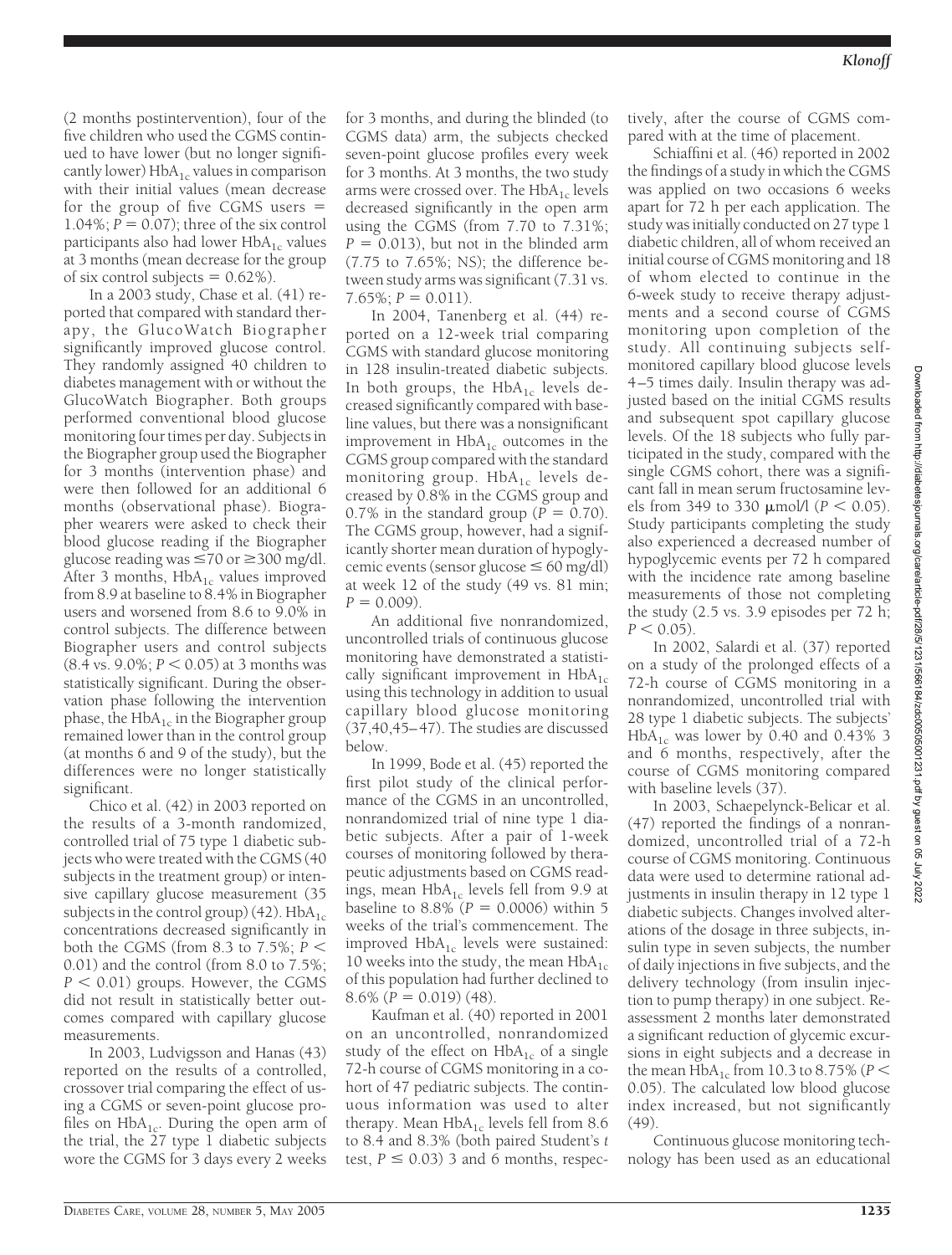tool to document the incidence and magnitude of hypoglycemia in diabetic adults (50–52) and children (22,23,28, 29,53,54), pregnant women with diabetes (55–59), patients after pancreas (60) and islet cell (61–62) transplant, and children with glycogen storage disease (63,64). This technology has similarly been used in hyperglycemia in type 1 diabetic subjects using insulin pump therapy (65,66), type 1 diabetic subjects using insulin injections (67), pregnant women with (55–59,68) and without (68,69) diabetes, gastroparesis patients (70), and cystic fibrosis patients (71). Continuous glucose monitoring has also been used as a therapeutic tool to decrease the incidence and magnitude of hypoglycemia in three studies (46,72,73).

In 2004, Weintrob et al. (72) reported the results of a study that used two 72-h courses of CGMS, 2.5 months apart, to provide information for improving glycemic patterns in a cohort of 23 type 1 diabetic children. Compared with the first CGMS reading, the second reading demonstrated a smaller 24-h area under the curve for hypoglycemia  $(P = 0.04)$ , a shorter duration of nocturnal hypoglycemia  $(P = 0.05)$ , and a tendency for a lower rate of diurnal hypoglycemic events  $(P = 0.1)$ .

In a nonrandomized, uncontrolled multicenter series of 15 type 1 diabetic subjects who were monitored using a long-term, investigational, subcutaneously implanted continuous glucose sensor, Garg et al. (73) reported reduced hyperglycemic and hypoglycemic excursions. A control period (mean 50 days) of being blinded to real-time blood glucose data was followed by a study period (mean 44 days) of access to these data. The subjects spent a median of 47% less time under  $60 \text{ mg/dl}$  ( $P < 0.05$ ) and  $25\%$ less time over  $240$  mg/dl ( $P < 0.05$ ) during the nonblinded study period compared with during the blinded control period.

**PROBLEMS** — Currently available CGMs can present problems for users. One major problem is their lack of accuracy for each single data point compared with the accuracy of simultaneous intermittent blood glucose measurements. CGMs are generally least accurate in the hypoglycemic range (74). Because of the accuracy issue, it is necessary to incorporate trend information in using continu-

ous blood glucose data. All real-time CGMs incorporate an arrow that indicates an upward or downward trend. The trend arrow can be set to display minor or major levels of upward or downward trending. A minimally invasive CGM can be associated with side effects related to chronic ISF harvesting. The GW2B has been associated with skin irritation, but this problem can be reduced without affecting the measurement accuracy by pretreating the forearm with a corticosteroid spray (75). The Pendra, which resembles the GW2B, does not harvest fluid from the skin or cause skin irritation. The CGMS rarely causes local discomfort from the implanted catheter; the sensor must be inserted at least 2 in from an insulin infusion site and 3 in from an insulin injection site.

Most currently available outpatient continuous blood glucose monitors do not actually measure the glucose concentration within whole blood, but instead measure the glucose concentration within the ISF compartment. The Pendra measures blood glucose both noninvasively and continuously. Depending on activity or feeding schedules (and especially during periods of rapid blood glucose shifting), equilibration between shifting blood and interstitial fluid glucose levels may lag (76). It is unknown whether sensor site selection can minimize this intercompartmental lag or the lag that can occur during equilibration between arterial and skin capillary blood glucose levels at sites other than the fingertip.

Reimbursement for CGMs by insurance or government payer organizations has been limited. Insurance companies are demanding rigorous scientific evidence about continuous monitoring before they will pay for this technology (77). Their stated reason is that an insufficient number of randomized, controlled trials of these devices has shown a statistically significant decrease in diabetic complications or  $HbA_{1c}$  levels, which are accepted as a surrogate marker of long-term blood glucose control (78). Indeed, only five articles have been published describing randomized, controlled trials of continuous glucose monitoring technologies for improving clinical outcomes (27,41–44). In all five studies, continuous monitoring compared with standard monitoring was associated with improved  $HbA_{1c}$  levels, but the improvements in  $HbA_{1c}$  levels in the continuously monitored subjects

were statistically significant in only two (41,43) of these five studies.

Continuous glucose monitoring offers the capability of expressing the frequency and severity of hypoglycemic episodes much more clearly than does intermittent glucose testing. Continuous glucose monitoring also offers the capability of expressing the mean blood glucose value in new ways. The mean blood glucose value can shift quickly with any new treatment, and it is not always practical to wait for months or weeks, respectively, for the  $HbA_{1c}$  or fructosamine values to shift. Continuous glucose monitoring can document the time spent in the normal, low, and high ranges, which may be more valuable than a single integrated data point, such as  $HbA_{1c}$  or fructosamine. Long-term exposure to midrange glycemia may turn out to be better for avoiding complications than exposure to many upward hyperglycemic spikes and downward hypoglycemic spikes; however, the spikes may cancel out each other in terms of altering the long-term markers. Continuous glucose monitoring can distinguish the two exposures, but long-term markers cannot stratify time spent above and below a particular target. It is possible that a new measure of glycemia, derived from the duration of normal, low, and high readings, could supplement  $HbA_{1c}$  as an integrated measure of control. Furthermore, measurements of mean amplitude of glycemic excursions (54), composite hypoglycemic score (62), and lability index (62) could provide information about the tendency for a mean blood glucose level to be comprised of stable or labile data points. For some patients, a decreased amount of glycemic instability alone, even without any improvement in  $HbA_{1c}$ , might represent an improved outcome.

**CONCLUSIONS** — Continuous glucose monitoring offers advantages over intermittent glucose monitoring when glycemic patterns are poorly understood. The information about direction, magnitude, duration, frequency, and causes of fluctuations in blood glucose levels that can be obtained by continuous glucose monitoring is simply not available with intermittent blood glucose monitoring. When retrospective patterns are needed to adjust therapy or document the state of physiology, CGMs are useful. When realtime recognition of both the absolute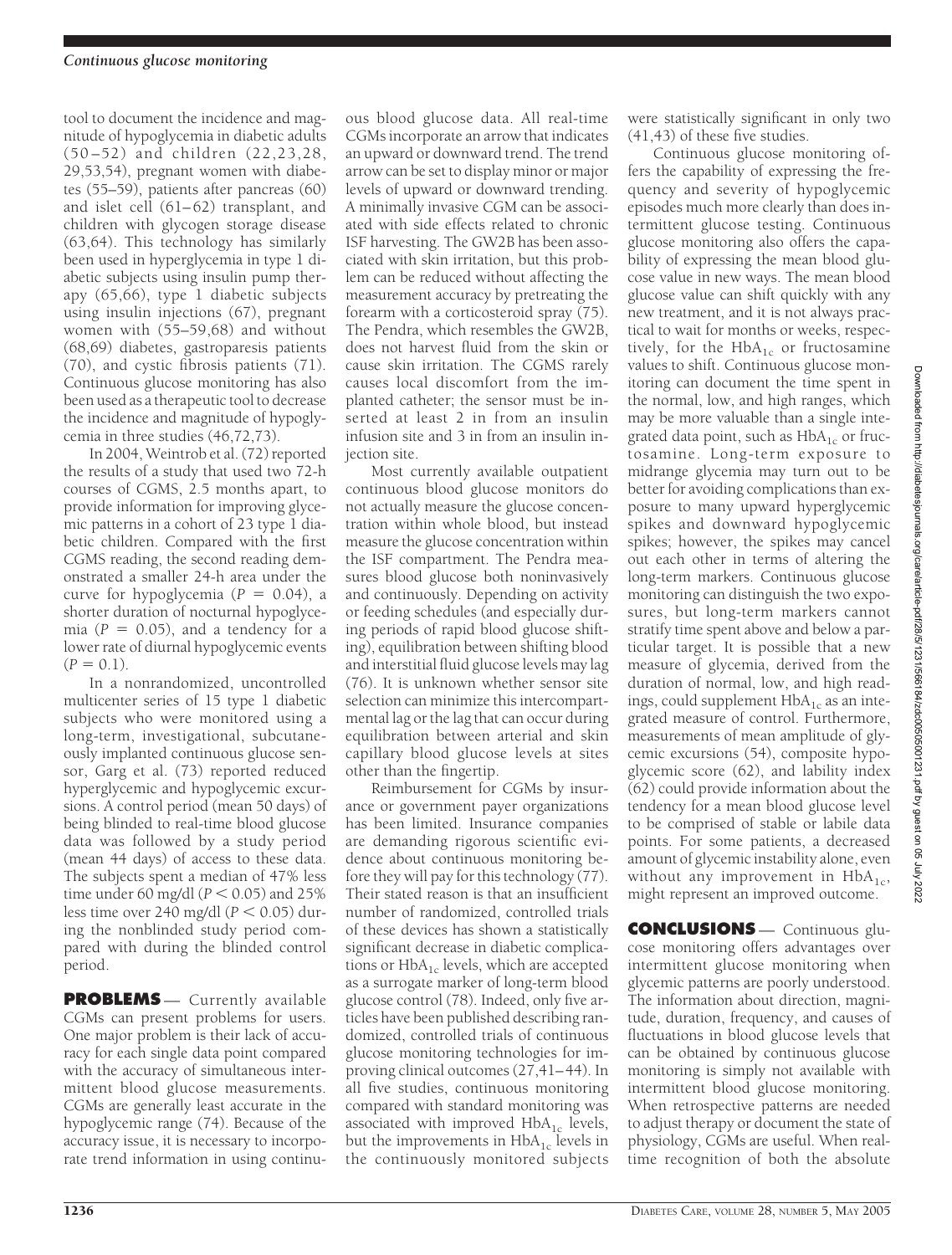magnitude of glycemia as well as trend patterns are needed, then a real-time CGM provides a wealth of information. Technologies for continuous glucose monitoring require patient education for proper use. During hypoglycemia or periods of rapid fluctuation, values provided by CGMs may be inaccurate. Clinical outcome studies suggest that measures of mean glycemia and hypoglycemic burden both improve with the use of continuous glucose monitoring, but more studies are needed to convince payors to reimburse for this technology. In this data-hungry world, it appears likely that CGMs will eventually become a routine part of diabetes management, initially for patients with difficult-to-control diabetes and eventually for most patients with diabetes. Retrospective reporting will eventually give way to real-time readings, and adjunctive use requiring a confirmatory finger-stick blood test will eventually give way to primary use without the requirement of such confirmation. As methods for minimally invasive and noninvasive continuous monitoring advance, diabetic patients will use this technology more routinely. Data printouts from CGMs will increasingly provide a roadmap for effective diabetes management in the 21st century.

**ADDENDUM** — After this article was submitted for publication, an additional study was published describing the results of a multicenter, randomized, controlled trial of continuous glucose monitoring (79). In 2005, the DirecNet Study Group reported the results of a 6-month trial comparing GW2B use with standard glucose monitoring in 200 type 1 diabetic subjects ages 7–18 years. Use of the GW2B compared with standard glucose monitoring resulted in no significant difference in glycemic control, but was associated with a nonsignificant trend (*P* 0.10) toward a greater number of episodes of severe hypoglycemia. Furthermore, six additional articles were also published, following the submission of this article, describing the performance of the CGMS in type 1 diabetes (80), type 2 diabetes (81), pregnancy (82), and both type 1 and type 2 diabetic patients receiving peritoneal dialysis (83); the GlucoDay in type 1 diabetes (84); and an investigational viscometric affinity sensor in type 1 diabetes (85).

## **References**

- 1. Gross TM, Bode BW, Einhorn D, Kayne DM, Reed JH, White NH, Mastrototaro JJ: Performance evaluation of the MiniMed continuous glucose monitoring system during patient home use. *Diabetes Technol Ther* 2:49–56, 2000
- 2. Potts RO, Tamada JA, Tierney MJ: Glucose monitoring by reverse iontophoresis. *Diabetes Metab Res Rev* 18 (Suppl. 1): S49-S53, 2002
- 3. Bode B, Gross K, Rikalo N, Schwartz S, Wahl T, Page C, Gross T, Mastrototaro J: Alarms based on real-time sensor glucose values alert patients to hypo- and hyperglycemia: the guardian continuous monitoring system. *Diabetes Technol Ther* 6: 105–113, 2004
- 4. Maran A, Crepaldi C, Tiengo A, Grassi G, Vitali E, Pagano G, Bistoni S, Calabrese G, Santeusanio F, Leonetti F, Ribaudo M, Di Mario U, Annuzzi G, Genovese S, Riccardi G, Previti M, Cucinotta D, Giorgino F, Bellomo A, Giorgino R, Poscia A, Varalli M: Continuous subcutaneous glucose monitoring in diabetic patients: a multicenter analysis. *Diabetes Care* 25:347– 352, 2002
- 5. Pfuetzner A, Caduff A, Larbig M, Schrepfer T, Forst T: Impact of posture and fixation technique on impedance spectroscopy used for continuous and noninvasive glucose monitoring. *Diabetes Technol Ther* 6:435–441, 2004
- 6. Feldman B, Brazg R, Schwartz S, Weinstein R: A continuous glucose sensor based on wired enzyme technology: results from a 3-day trial in patients with type 1 diabetes. *Diabetes Technol Ther* 5:769–779, 2003
- 7. Choleau C, Klein JC, Reach G, Aussedat B, Demaria-Pesce V, Wilson GS, Gifford R, Ward WK: Calibration of a subcutaneous amperometric glucose sensor. Part 1. Effect of measurement uncertainties on the determination of sensor sensitivity and background current. *Biosens Bioelectron* 17:641–646, 2002
- 8. Levetan C, Want LL, Weyer C, Strobel SA, Crean J, Wang Y, Maggs DG, Kolterman OG, Chandran M, Mudaliar SR, Henry RR: Impact of pramlintide on glucose fluctuations and postprandial glucose, glucagon, and triglyceride excursions among patients with type 1 diabetes intensively treated with insulin pumps. *Diabetes Care* 26:1–8, 2003
- 9. Abrahamian H, Francesconi M, Loiskandl A, Dzien A, Prager R, Weitgasser R: Evaluation of a new insulinotropic agent by using an innovative technology: efficacy and safety of nateglinide determined by continuous glucose monitoring. *Diabetes Technol Ther* 6:31–37, 2004
- 10. Pitzer KR, Desai S, Dunn T, Edelman S,

Jayalakshmi Y, Kennedy J, Tamada JA, Potts RO: Detection of hypoglycemia with the GlucoWatch Biographer. *Diabetes Care* 24:881–885, 2001

- 11. Reach G: Which threshold to detect hypoglycemia? Value of receiver-operator curve analysis to find a compromise between sensitivity and specificity. *Diabetes Care* 24:803–804, 2001
- 12. Weinzimer SA, Tamborlane WV, Chase HP, Garg SK: Continuous glucose monitoring in type 1 diabetes. *Curr Diab Rep* 4:95–100, 2004
- 13. Diabetes Research in Children Network (DirecNet) Study Group: The accuracy of the GlucoWatch G2 Biographer in children with type 1 diabetes: results of the diabetes research in children network (DirecNet) accuracy study. *Diabetes Technol Ther* 5:791–800, 2003
- 14. Diabetes Research in Children Network (DirecNet) Study Group: The accuracy of the CGMS in children with type 1 diabetes: results of the diabetes research in children network (DirecNet) accuracy study. *Diabetes Technol Ther* 5:781–789, 2003
- 15. Kubiak T, Hermanns N, Schreckling HJ, Kulzer B, Haak T: Assessment of hypoglycaemia awareness using continuous glucose monitoring. *Diabet Med* 2:487–490, 2004
- 16. Goldberg PA, Siegel MD, Russell RR, Sherwin RS, Halickman JI, Cooper DA, Dziura JD, Inzucchi SE: Experience with the Continuous Glucose Monitoring System in a medical intensive care unit. *Diabetes Technol Ther* 6:339–347, 2004
- 17. Guerci B, Floriot M, Bohme P, Durain D, Benichou M, Jellimann S, Drouin P: Clinical performance of CGMS in type 1 diabetic patients treated by continuous subcutaneous insulin infusion using insulin analogs. *Diabetes Care* 26:582–589, 2003
- 18. Djakoure-Platonoff C, Radermercker R, Reach G, Slama G, Selam JI: Accuracy of the continuous glucose monitoring system in inpatient and outpatient conditions. *Diabete Metab* 29:159–162, 2003
- 19. Poscia A, Mascini M, Moscone D, Luzzana M, Caramenti G, Cremonesi P, Valgimigli F, Bongiovanni C, Varalli M: A microdialysis technique for continuous subcutaneous glucose monitoring in diabetic patients (part 1). *Biosens Bioelectron* 18: 891–898, 2003
- 20. Varalli M, Marelli G, Maran A, Bistoni S, Luzzana M, Cremonesi P, Caramenti G, Valgimigli F, Poscia A: A microdialysis technique for continuous subcutaneous glucose monitoring in diabetic patients (part 2). *Biosens Bioelectron* 18:899–905, 2003
- 21. Diabetes Research in Children Network (DirecNet) Study Group: Accuracy of the GlucoWatch G2 Biographer and the con-

Downloaded from http://diabetesjournals.org/care/article-pdf/28/5/1231/566184/zdc00505001231.pdf by guest on 05 July 2022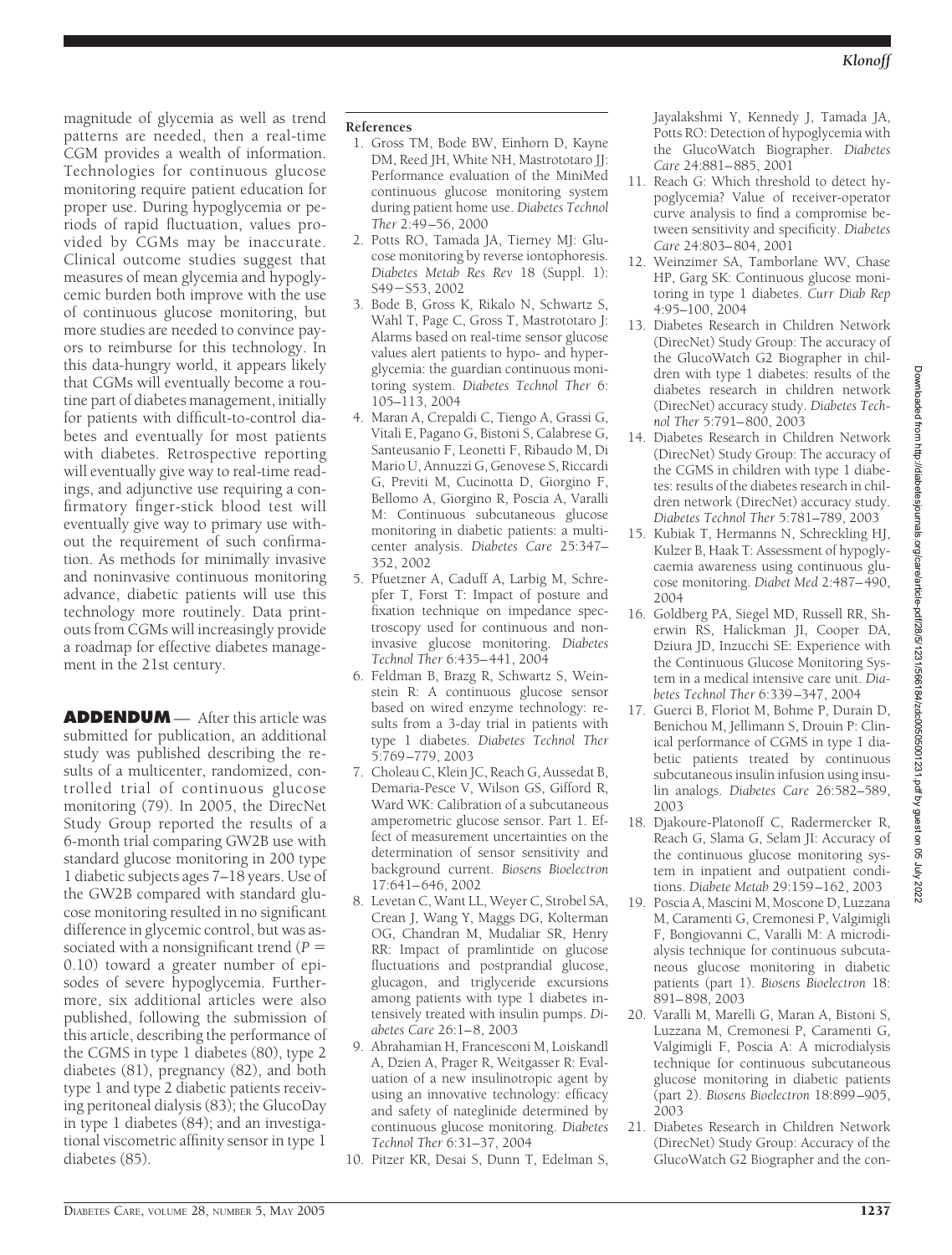tinuous glucose monitoring system during hypoglycemia: experience of the Diabetes Research in Children Network. *Diabetes Care* 27:722–726, 2004

- 22. Tsalikian E, Kollman C, Mauras N, Weinzimer S, Buckingham B, Xing D, Beck R, Ruedy K, Tamborlane W, Fiallo-Scharer R, Diabetes Research in Children Network (DirecNet) Study Group: Gluco Watch G2 Biographer alarm reliability during hypoglycemia in children. *Diabetes Technol Ther* 6:559–566, 2004
- 23. Conrad SC, Mastrototaro JJ, Gitelman SE: The use of a continuous glucose monitoring system in hypoglycemic disorders. *J Pediatr Endocrinol Metab* 17:281–288, 2004
- 24. International Organisation for Standardisation: *Requirements for In Vitro Blood Glucose Monitoring Systems for Self-Testing in Managing Diabetes Mellitus*. ISO/TC 212/ WG3. Draft International Standard ISO/ DIS 15197. Geneva, International Organisation for Standardisation, 2001
- 25. The Diabetes Research in Children Network (DirecNet) Study Group: Lack of accuracy of continuous glucose sensors in healthy, nondiabetic children: results of the Diabetes Research in Children Network (DirecNet) accuracy study. *J Pediatr* 144:770–775, 2004
- 26. Weinzimer SA, DeLucia MC, Boland EA, Steffen A, Tamborlane WV: Analysis of continuous glucose monitoring data from non-diabetic and diabetic children: a tale of two algorithms. *Diabetes Technol Ther* 5:375–380, 2003
- 27. Chase HP, Kim LM, Owen SL, MacKenzie TA, Klingensmith GJ, Murtfeldt R, Garg SK: Continuous subcutaneous glucose monitoring in children with type 1 diabetes. *Pediatrics* 107:222–226, 2001
- 28. Boland E, Monsod T, Delucia M, Brandt CA, Fernando S, Tamborlane WV: Limitations of conventional methods of selfmonitoring of blood glucose: lessons learned from 3 days of continuous glucose sensing in pediatric patients with type 1 diabetes. *Diabetes Care* 24:1858– 1862, 2001
- 29. Kaufman FR, Austin J, Neinstein A, Jeng L, Halvorson M, Devoe DJ, Pitukcheewanont P: Nocturnal hypoglycemia detected with the continuous glucose monitoring system in pediatric patients with type 1 diabetes. *J Pediatr* 141:625– 630, 2002
- 30. McGowan K, Thomas W, Moran A: Spurious reporting of nocturnal hypoglycemia by CGMS in patients with tightly controlled type 1 diabetes. *Diabetes Care* 25:1499–1503, 2002
- 31. Metzger M, Leibowitz G, Wainstein J, Glaser B, Raz I: Reproducibility of glucose measurements using the glucose sensor. *Diabetes Care* 25:1185–1191, 2002
- 32. Amin R, Ross K, Acerini CL, Edge JA, Warner J, Dunger DB: Hypoglycemia prevalence in prepubertal children with type 1 diabetes on standard insulin regimen: use of continuous glucose monitoring system. *Diabetes Care* 26:662–667, 2003
- 33. Sachedina N, Pickup JC: Performance assessment of the Medtronic-MiniMed Continuous Glucose Monitoring System and its use for measurement of glycaemic control in type 1 diabetic subjects. *Diabet Med* 20:1012–1015, 2003
- 34. Kovatchev BP, Gonder-Frederick LA, Cox DJ, Clarke WL: Evaluating the accuracy of continuous glucose-monitoring sensors: continuous glucose-error grid analysis illustrated by TheraSense Freestyle Navigator data. *Diabetes Care* 27:1922–1928, 2004
- 35. Clarke WL, Cox DJ, Gonder-Frederick LA, Pohl SL: Evaluating clinical accuracy of systems for self-monitoring of blood glucose. *Diabetes Care* 10:622–628, 1987
- 36. Miedema K: Laboratory tests in diagnosis and management of diabetes mellitus: practical considerations. *Clin Chem Lab Med* 41:1259–1265, 2003
- 37. Salardi S, Zucchini S, Santoni R, Ragni L, Gualandi S, Cicognani A, Cacciari E: The glucose area under the profiles obtained with continuous glucose monitoring system relationships with  $HbA<sub>1c</sub>$  in pediatric type 1 diabetic patients. *Diabetes Care* 25: 1840–1844, 2002
- 38. Sharp P, Rainbow S: Continuous glucose monitoring and haemoglobin A(1c). *Ann Clin Biochem* 39:516–517, 2002
- 39. Sabbah H, Mcculloch K, Fredrickson LP, Gross TM, Bode BW: Detailed data from a Continuous Glucose Monitoring System (CGMS) facilitates comprehensive diabetes management recommendations (Abstract).*Diabetes* 49 (Suppl. 1):A393, 2000
- 40. Kaufman FR, Gibson LC, Halvorson M, Carpenter S, Fisher LK, Pitukcheewanont P: A pilot study of the continuous glucose monitoring system: clinical decisions and glycemic control after its use in pediatric type 1 diabetic subjects. *Diabetes Care* 24: 2030–2034, 2001
- 41. Chase HP, Roberts MD, Wightman C, Klingensmith G, Garg SK, Van Wyhe M, Desai S, Harper W, Lopatin M, Bartkowiak M, Tamada J, Eastman RC: Use of the GlucoWatch Biographer in children with type 1 diabetes. *Pediatrics* 111:790–794, 2003
- 42. Chico A, Vidal-Rios P, Subira M, Novials A: The continuous glucose monitoring system is useful for detecting unrecognized hypoglycemias in patients with type 1 and type 2 diabetes but is not better than frequent capillary glucose measurements for improving metabolic control. *Diabetes Care* 26:1153–1157, 2003
- 43. Ludvigsson J, Hanas R: Continuous subcutaneous glucose monitoring improved metabolic control in pediatric patients with type 1 diabetes: a controlled crossover study. *Pediatrics* 111:933–938, 2003
- 44. Tanenberg R, Bode B, Lane W, Levetan C, Mestman J, Harmel AP, Tobian J, Gross T, Mastrototaro J: Use of the continuous glucose monitoring system to guide therapy in patients with insulin-treated diabetes: a randomized controlled trial. *Mayo Clin Proc* 79:1521–1526, 2004
- 45. Bode BW, Gross TM, Thornton KR, Mastrototaro JJ: Continuous glucose monitoring used to adjust diabetes therapy improves glycosylated hemoglobin: a pilot study. *Diabetes Res Clin Pract* 46:183– 190, 1999
- 46. Schiaffini R, Ciampalini P, Fierabracci A, Spera S, Borrelli P, Bottazzo GF, Crino A: The Continuous Glucose Monitoring System (CGMS) in type 1 diabetic children is the way to reduce hypoglycemic risk. *Diabetes Metab Res Rev* 18:324–329, 2002
- 47. Schaepelynck-Belicar P, Vague P, Simonin G, Lassmann-Vague V: Improved metabolic control in diabetes adolescents using the continuous glucose monitoring system (CGMS). *Diabete Metab* 29:608– 612, 2003
- 48. Gross TM, Mastrototaro II: Efficacy and reliability of the continuous glucose monitoring system. *Diabetes Technol Ther* 2 (Suppl. 1):S19-S26, 2000
- 49. Kovatchev BP, Cox DJ, Gonder-Frederick LA, Young-Hyman D, Schlundt D, Clarke W: Assessment of risk for severe hypoglycemia among adults with IDDM: validation of the low blood glucose index. *Diabetes Care* 21:1870–1875, 1998
- 50. Cheyne E, Kerr D: Making 'sense' of diabetes: using a continuous glucose sensor in clinical practice. *Diabetes Metab Res Rev* 18 (Suppl. 1): S43 - S38, 2002
- 51. Hay LC, Wilmshurst EG, Fulcher G: Unrecognized hypo- and hyperglycemia in well-controlled patients with type 2 diabetes mellitus: the results of continuous glucose monitoring. *Diabetes Technol Ther* 5:19–26, 2003
- 52. Cameron FJ, Ambler GR: Does continuous glucose monitoring have clinical utility in contemporary management of diabetes? *J Paediatr Child Health* 40:79– 84, 2004
- 53. Jeha GS, Karaviti LP, Anderson B, Smith EO, Donaldson S, McGirk TS, Haymond MW: Continuous glucose monitoring and the reality of metabolic control in preschool children with type 1 diabetes. *Diabetes Care* 27:2881–2886, 2004
- 54. Alemzadeh R, Loppnow C, Parton E, Kirby M: Glucose sensor evaluation of glycemic instability in pediatric type 1 diabetes mellitus. *Diabetes Technol Ther* 5:167–173, 2003